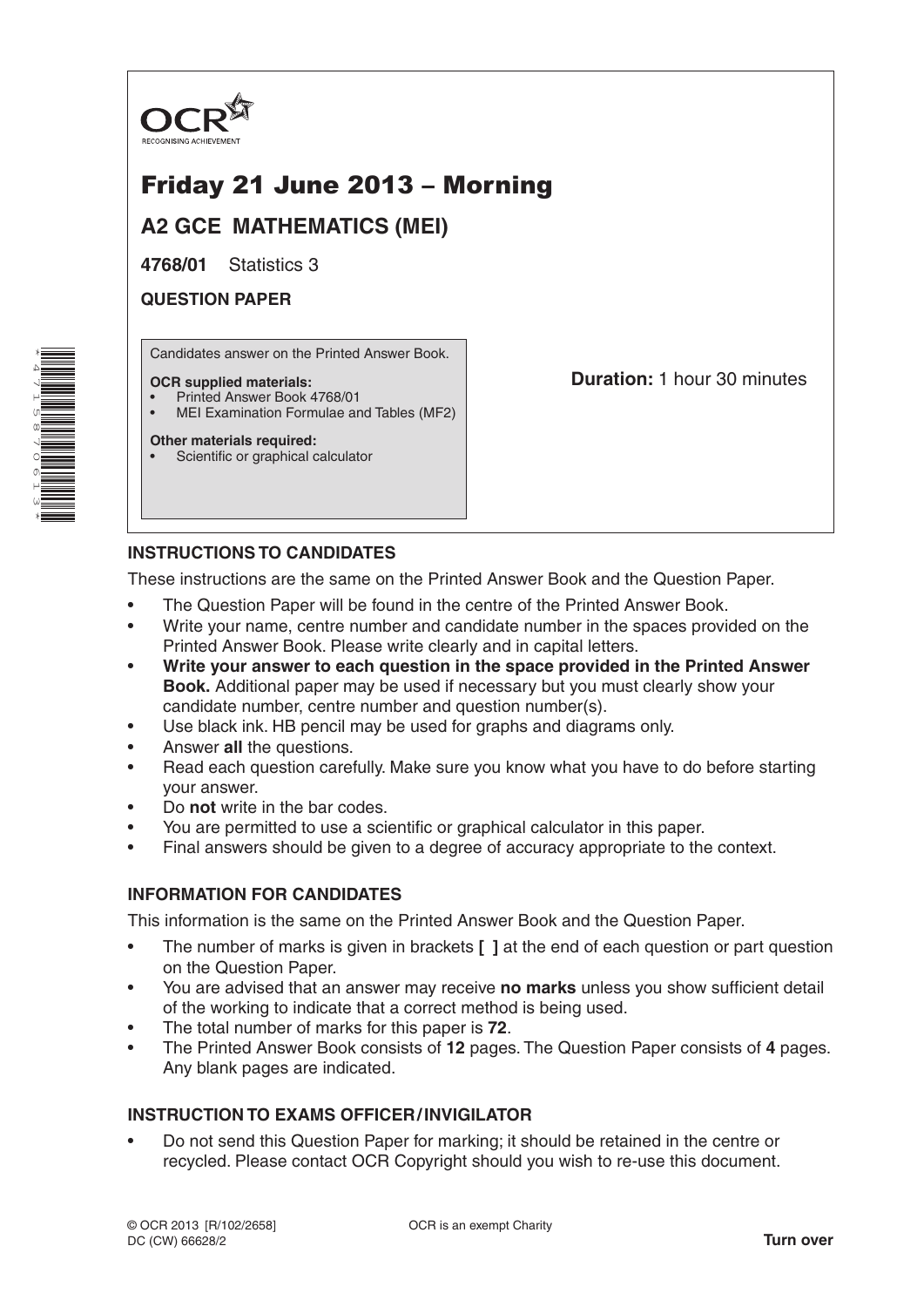- **1**  In the past, the times for workers in a factory to complete a particular task had a known median of 7.4 minutes. Following a review, managers at the factory wish to know if the median time to complete the task has been reduced.
	- **(i)**  A random sample of 12 times, in minutes, gives the following results.

6.90 7.23 6.54 7.62 7.04 7.33 6.74 6.45 7.81 7.71 7.50 6.32

Carry out an appropriate test using a 5% level of significance. **[10]** 

**(ii)** Some time later, a much larger random sample of times gives the following results.

 $n = 80$   $\Sigma x = 555.20$   $\Sigma x^2 = 3863.9031$ 

Find a 95% confidence interval for the true mean time for the task. Justify your choice of which distribution to use. **[6]** *c* 

- **(iii)** Describe briefly one advantage and one disadvantage of having a 99% confidence interval instead of a 95% confidence interval. **[2]**
- **2**  A company supplying cattle feed to dairy farmers claims that its new brand of feed will increase average milk yields by 10 litres per cow per week. A farmer thinks the increase will be less than this and decides to carry out a statistical investigation using a paired *t* test. A random sample of 10 dairy cows are given the new feed and then their milk yields are compared with their yields when on the old feed. The yields, in litres per week, for the 10 cows are as follows.

| Cow      |     |     |     |     |     |     |     |     |     |     |
|----------|-----|-----|-----|-----|-----|-----|-----|-----|-----|-----|
| Old feed | 144 | 130 | 132 | 146 | 137 | 140 | 140 | 149 | 138 | 33  |
| New feed | 148 | 139 | 138 | 159 | 138 | 148 | 146 | 156 | 147 | 145 |

**(i)** Why is it sensible to use a paired test? **[1]** 

- **(ii)** State the condition necessary for a paired *t* test. **[2]**
- **(iii)** Assuming the condition stated in part **(ii)** is met, carry out the test, using a significance level of 5%, to see whether it appears that the company's claim is justified. **[10]**
- **(iv)**  Find a 95% confidence interval for the mean increase in the milk yield using the new feed. **[4]**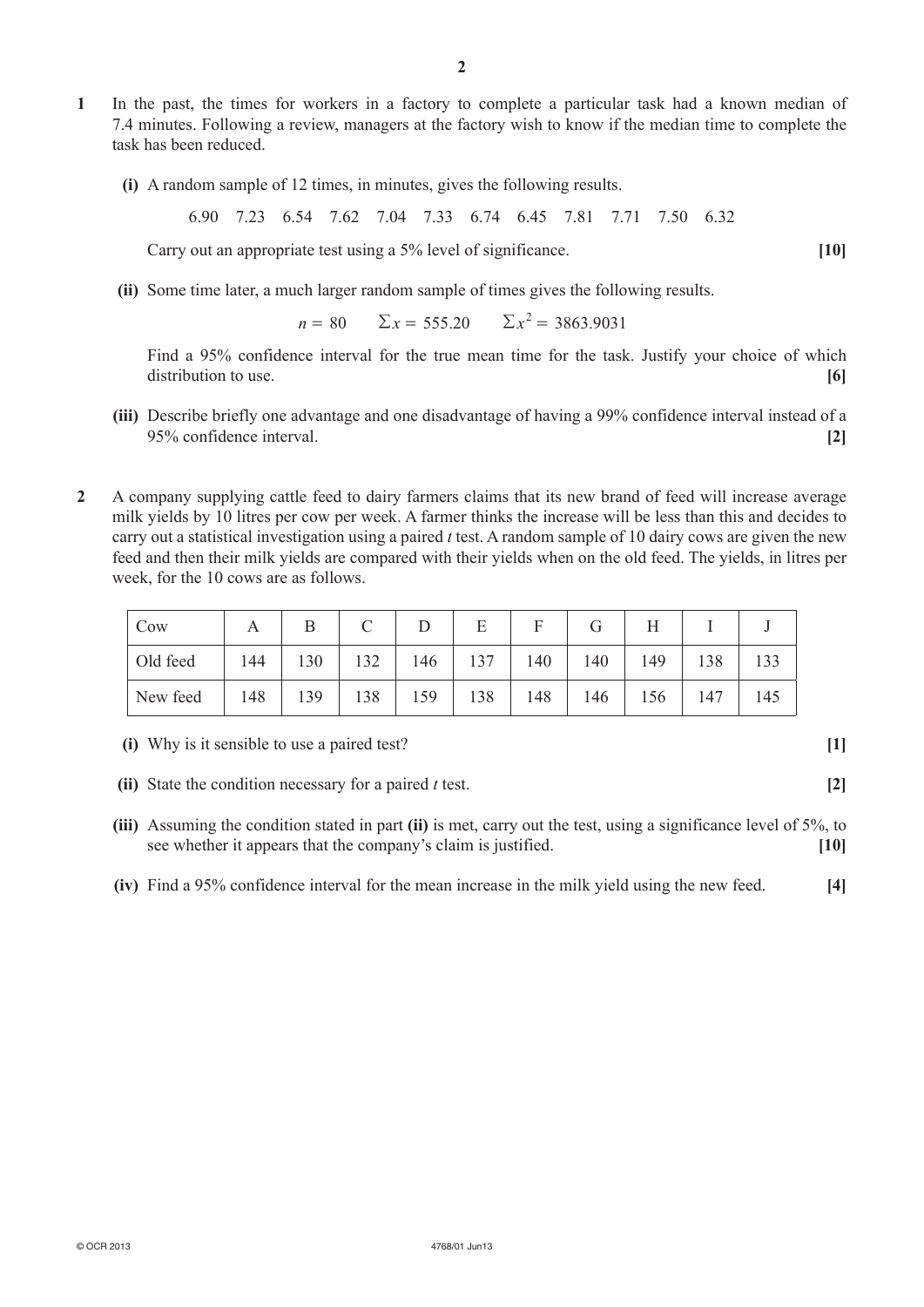**3** The random variable *X* has the following probability density function,  $f(x)$ .

$$
f(x) = \begin{cases} kx(x-5)^2 & 0 \le x < 5\\ 0 & \text{elsewhere} \end{cases}
$$

- **(i)** Sketch  $f(x)$ . **[3]**
- **(ii)** Find, in terms of *k*, the cumulative distribution function,  $F(x)$ . [3]
- (iii) Hence show that  $k = \frac{12}{625}$ .  $=\frac{12}{\sqrt{25}}$ . [2]

The random variable *X* is proposed as a model for the amount of time, in minutes, lost due to stoppages during a football match. The times lost in a random sample of 60 matches are summarised in the table. The table also shows some of the corresponding expected frequencies given by the model.

| Time (minutes)     | $0 \le x \le 1$ $1 \le x \le 2$ $2 \le x \le 3$ $3 \le x \le 4$ $4 \le x \le 5$ |       |       |       |  |
|--------------------|---------------------------------------------------------------------------------|-------|-------|-------|--|
| Observed frequency |                                                                                 |       |       |       |  |
| Expected frequency |                                                                                 | 17.76 | 9 1 2 | 1.632 |  |

- **(iv)** Find the remaining expected frequencies. **[3]**
- **(v)** Carry out a goodness of fit test, using a significance level of 2.5%, to see if the model might be suitable in this context. **[8]**
- **4**  A company that makes meat pies includes a "small" size in its product range. These pies consist of a pastry case and meat filling, the weights of which are independent of each other. The weight of the pastry case, *C*, is Normally distributed with mean 96 g and variance  $21 g^2$ . The weight of the meat filling,  $\dot{M}$ , is Normally distributed with mean 57 g and variance  $14g^2$ .
	- **(i)** Find the probability that, in a randomly chosen pie, the weight of the pastry case is between 90 and 100g. **[4]**
	- **(ii)** The wrappers on the pies state that the weight is 145 g. Find the proportion of pies that are underweight.
	- **(iii)** The pies are sold in packs of 4. Find the value of *w* such that, in 95% of packs, the total weight of the 4 pies in a randomly chosen pack exceeds *w*g. **[5]**
	- **(iv)** It is required that the weight of the meat filling in a pie should be at least 35% of the total weight. Show that this means that  $0.65M - 0.35C \ge 0$ . Hence find the probability that, in a randomly chosen pie, this requirement is met. **[6]**

**[3]**